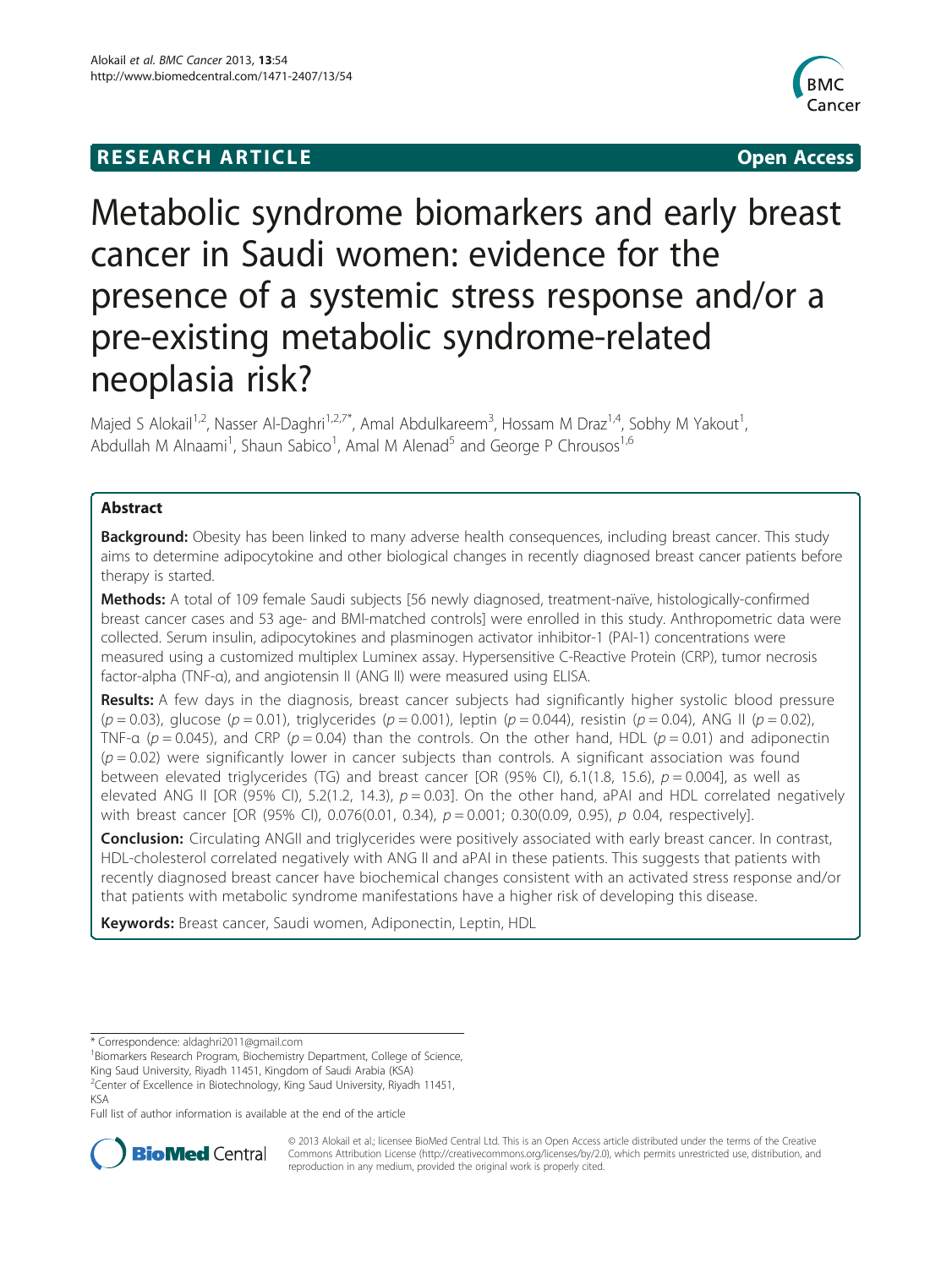# Background

Overweight and obesity, a global phenomenon, affects more than 1 billion adults, with 300 million being clinically obese [[1\]](#page-5-0). Obesity has a major impact on the risk and prognosis of some of the more common forms of cancer, but also provides us with one of the few preventive interventions capable of making a significant impact on the cancer problem [[2](#page-5-0)]. Weight increase and obesity in menopausal females have been identified as the most important prognostic risk factors for breast cancer in postmenopausal women [[3](#page-5-0)]. Several studies have reported that at diagnosis of breast cancer, obese women exhibit an increase in lymph-node involvement and a higher propensity to develop distant metastases [\[4](#page-5-0),[5\]](#page-5-0).

Breast cancer is the most commonly occurring female cancer in the industrialized world. Although early diagnosis has contributed to therapeutic success, breast cancer remains a major female health issue and its incidence is increasing in developing countries [[3\]](#page-5-0). Genetic predisposition and environmental factors, such as a high fat diet and alcohol consumption, accompanied with a sedentary life style had been reported to cause an increase in breast cancer risk [[3,6\]](#page-5-0).

Metabolic Syndrome, including obesity and T2DM, are positively associated with an increased breast cancer risk [[7,8\]](#page-5-0). These conditions are associated with changes in several hormonal systems, including insulin, estrogen, cytokines and growth factors [\[3\]](#page-5-0). Recent studies have linked breast cancer with insulin resistance [\[9](#page-5-0)-[11](#page-5-0)]; metabolic syndrome (MetS) [\[12,13](#page-5-0)], and altered adipokine levels [\[14\]](#page-5-0).

Alteration in adipocytokine production in obese subjects has been reported in several studies. Studies have shown that increased leptin and decreased adiponectin levels promote carcinogenesis of the breast [[15](#page-5-0)-[18\]](#page-5-0). It was also shown that adiponectin has prognostic significance in breast cancer recurrence [[10](#page-5-0)]. In addition, obesity is being increasingly recognized as a form of systemic subclinical inflammation and, accordingly, an increased adipose tissue infiltration by immune cells producing inflammatory substances, including C-reactive protein (CRP) and tumor necrosis factor-alpha (TNF- $\alpha$ ), which have a positive impact on the breast cancer development [[19-21\]](#page-5-0). CRP is positively and negatively correlated with leptin and adiponectin levels, respectively [\[22](#page-5-0),[23\]](#page-5-0). Independent effect of CRP and alterations in the levels of both leptin and adiponectin were altogether accompanied by an increase in breast cancer risk incidence [[24\]](#page-5-0).

This aim of this study was to further examine adipocytokines and other metabolic and immune biomarkers of metabolic syndrome linked with obesity in patients with early breast cancer prior to therapy initiation.

# **Methods**

A case–control study was conducted by the Biomarkers Research Program (BRP), College of Science, King Saud University, Riyadh, Kingdom of Saudi Arabia (KSA). Ethical approval for the study was granted by the Ethics Committee of King Khalid Hospital, King Saud University, Riyadh, Kingdom of Saudi Arabia (KSA). A total of 109 female Saudi subjects, consisting of 56 newly diagnosed, histologically-confirmed breast cancer with no prior breast cancer treatment and 53 age- and BMI-matched controls were enrolled in this study. All of the control subjects were confirmed free from benign or malignant breast diseases and women with a personal or family history of any tumor was excluded. All subjects were free from acute medical conditions, including infections, at the time of inclusion. Control samples were matched according to the age and BMI of cases and were taken from an existing database from the Biomarkers Research Program. Written informed consent for the utilization of serum samples and personal information through a questionnaire for the purpose of research was obtained from all subjects.

# Anthropometrics

Anthropometric data were collected by a designated research nurse and physician: Height (to the nearest 0.5 cm), weight (to the nearest 0.1 kg), waist and hip circumference (measured using a standardized measuring tape in cm) in addition to systolic and diastolic blood pressure measurements. Body mass index (BMI) was calculated as kg/m<sup>2</sup>. WHR was also calculated as waist divided by hip circumference. Fasting blood samples from cases were extracted after diagnosis and prior to breast cancer therapy initiation. Blood was transferred immediately to a non-heparinized tube for centrifugation. Serum was then transferred to a pre-labeled plain tube, stored in ice, and delivered to the Biomarker Research Center in King Saud University on the same day.

#### Metabolic measurements

Fasting serum samples were stored in a −20°C freezer prior to analysis. Serum glucose, triglycerides, total and HDL-cholesterol levels were measured by chemistry auto-analyzer (Konelab, Espoo, Finland) and concentrations of LDL-cholesterol were calculated using Friedwald's formula. Determination of serum insulin, leptin, adiponectin, resistin, and aPAI-1 was done using customized multiplex assay kits that utilize the Luminex<sup>®</sup> xMAP<sup>®</sup> Technology platform (Luminex Corporation, Texas, USA).

For parameters measured using the multiplex assay, the intra-assay variation was 1.4-7.9% and inter-assay variation of < 21%. Minimum detectable concentrations (MDC) were as follows: insulin 50.9 pg/ml; leptin 85.4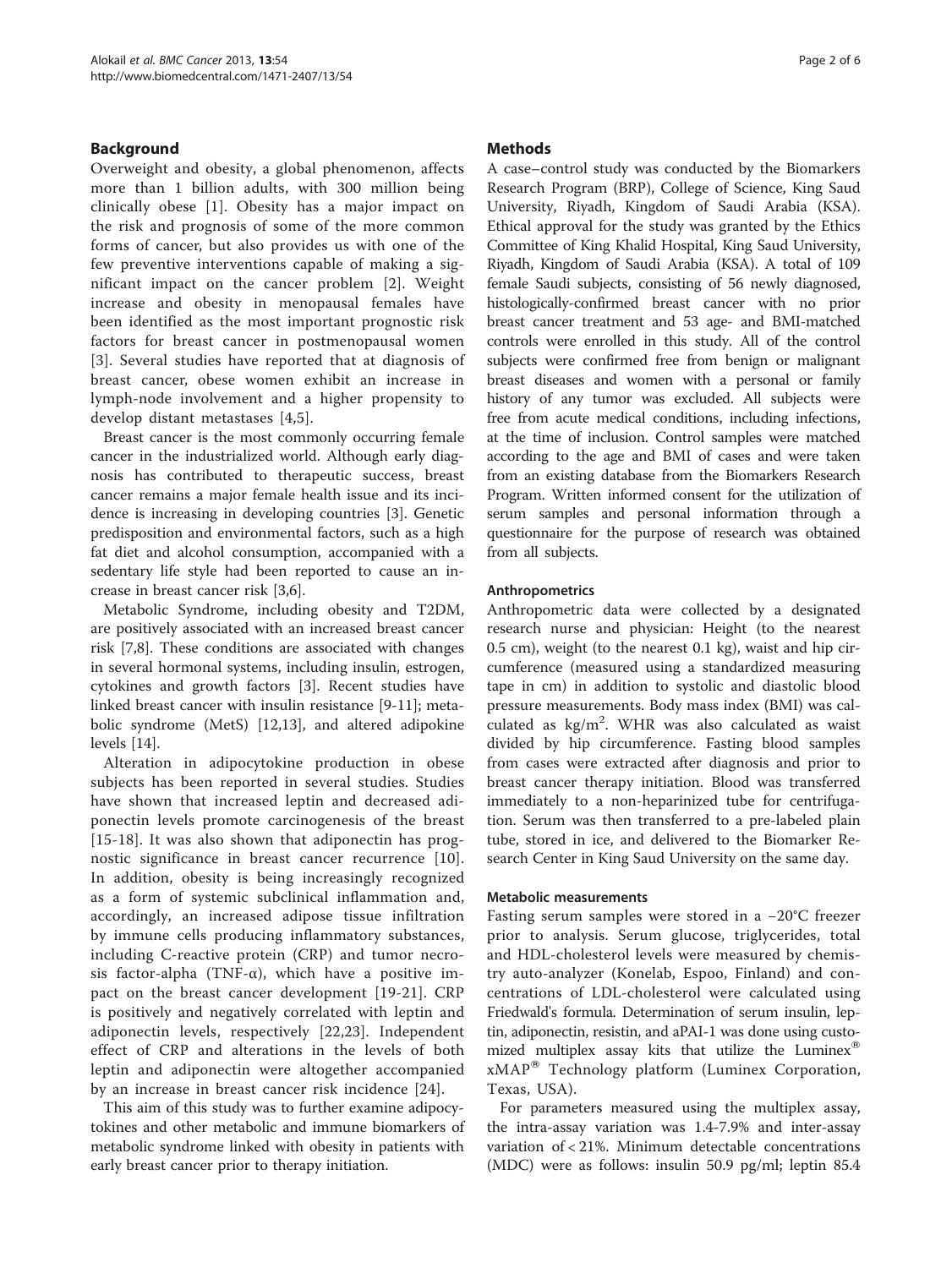pg/ml; adiponectin 145.4 pg/ml; resistin 6.7 pg/ml; and PAI-1 1.3 pg/ml. The rest of the parameters were quantified using individual enzyme-linked immunosorbent assay kits (ELISA): CRP (Immunodiagnoztik AG, Germany) with an intra-assay variability of 5.5-6.0% and inter-assay variation of 11.6-13.8%; TNF-α (Biosource, Belgium); ANG-II (R and D Systems, MN).

#### Statistical analysis

Data analysis was carried out using the Statistical Package for the Social Sciences (SPSS for Windows, version 16.0). Power calculation was done ascertaining differences in mean CRP levels between cases and controls. A total sample size of 88 has 80% power to detect a significance at  $α = 0.03$ . Data are expressed as mean  $±$  standard deviation, while medians (inter-quartile range) were shown for non-normal continuous variables. Independent student t-test was used to compare group differences for normal parameters. For non-normal parameters, Mann–Whitney U-test was utilized. Multinomial logistic regression analysis was done using the presence of breast cancer as dependent variable and parameters of interest as independent variables adjusted for menopause and age of menarche. Partial correlation analysis was used to determine associations between variables of interest. Significance was set at  $p < 0.05$ . All statistical analyses were conducted using SPSS version 16.5 (Chicago, IL).

#### Results

Table 1 highlights the general characteristics of our female subjects. Data revealed that breast cancer subjects had significantly higher systolic blood pressure  $(p =$ 0.03), glucose ( $p = 0.01$ ), triglycerides ( $p = 0.001$ ), leptin (p = 0.044), resistin (p = 0.04), Ang II (p = 0.02), TNF- $\alpha$  $(p = 0.045)$ , and CRP  $(p = 0.04)$  than controls. On the other hand, HDL ( $p = 0.01$ ) and adiponectin ( $p = 0.02$ ) were significantly lower in breast cancer subjects than controls. The rest of the comparisons were noncontributory.

Table 2 shows odds ratios for breast cancer in relation to glucose, HDL, triglycerides, CRP, ANG II, adiponectin, leptin, TNF-α, aPAI, and resistin levels. A significant association was found between elevated levels of triglycerides and risk of breast cancer [OR (95% CI), 6.1 (1.8, 15.6),  $p = 0.004$ . Significant associations were also found between elevated levels of ANG II and risk of developing breast cancer in females [OR (95% CI), 5.3 (1.2, 14.3),  $p = 0.03$ ]. On the other hand aPAI and HDL had a protective effect with the risk of developing breast cancer [OR (95% CI), 0.076 (0.01, 0.34),  $p = 0.001$ ; 0.30 (0.09, 0.95),  $p = 0.04$ , respectively.

Linear regression analyses using CRP, ANG II, adiponectin, leptin, TNF-α, aPAI, and resistin as dependent

|                                          | Control           | <b>Breast cancer</b> | P value |  |
|------------------------------------------|-------------------|----------------------|---------|--|
| N                                        | 53                | 56                   |         |  |
| Age (years)                              | $43.1 \pm 7.5$    | $46.4 \pm 11.3$      | 0.10    |  |
| Age at Menarche (years)                  | $13.1 \pm 1.0$    | $12.9 \pm 1.6$       | 0.48    |  |
| Age at 1 <sup>st</sup> Pregnancy (years) | $21.0 \pm 3.8$    | $19.6 \pm 4.3$       | 0.19    |  |
| Menopause (%)                            | 9(17)             | 22(40)               | 0.01    |  |
| Body Mass Index (kg/m <sup>2</sup> )     | $31.0 \pm 5.4$    | $31.4 \pm 7.7$       | 0.81    |  |
| Systolic BP (mmHq)                       | $112.3 \pm 11.98$ | $118.6 \pm 15.5$     | 0.03    |  |
| Diastolic BP (mmHg)                      | $73.3 \pm 7.0$    | $70.9 \pm 10.5$      | 0.22    |  |
| SAD (cm)                                 | $22.1 \pm 5.8$    | $20.2 \pm 8.3$       | 0.30    |  |
| Waist circumference (cm)                 | $88.8 \pm 18.8$   | $96.3 \pm 22.2$      | 0.08    |  |
| Hip circumference (cm)                   | $106.5 \pm 21.4$  | $105.5 \pm 18.2$     | 0.81    |  |
| Glucose (mmol/l)                         | $5.4 \pm 0.63$    | $5.9 \pm 1.2$        | 0.01    |  |
| Triglycerides (mmol/l)                   | $1.3 \pm 0.22$    | $1.9 \pm 0.38$       | 0.001   |  |
| Total Cholesterol (mmol/l)               | $4.7 \pm 0.62$    | $4.9 \pm 1.0$        | 0.27    |  |
| LDL-Cholesterol (mmol/l)                 | $3.6 \pm 0.76$    | $3.7 \pm 1.0$        | 0.51    |  |
| HDL-Cholesterol (mmol/l)                 | $0.86 \pm 0.29$   | $0.72 \pm 0.26$      | 0.01    |  |
| C-Reactive Protein (ug/ml)               | $4.4 \pm 0.11$    | $7.5 \pm 0.21$       | 0.04    |  |
| ANG II (ng/ml)                           | $0.77 \pm 0.15$   | $0.99 \pm 0.29$      | 0.02    |  |
| Leptin (ng/ml)                           | $16.0 \pm 2.2$    | $25.6 \pm 1.7$       | 0.044   |  |
| Adiponectin (ug/ml)                      | $19.1 \pm 1.2$    | $14.8 \pm 1.0$       | 0.02    |  |
| $TNF-a$ (pg/ml)                          | $4.6 \pm 0.57$    | $6.0 \pm 0.75$       | 0.045   |  |
| aPAI (ng/ml)                             | $14.6 \pm 1.3$    | $12.2 \pm 2.8$       | 0.08    |  |
| Resistin (ng/ml)                         | $15.2 \pm 1.0$    | $18.9 \pm 1.2$       | 0.04    |  |
| Ca (mmol/l)                              | $2.4 \pm 0.23$    | $2.3 \pm 0.58$       | 0.18    |  |
| Pi (mmol/l)                              | $1.2 \pm 0.18$    | $1.6 \pm 0.34$       | < 0.001 |  |

Note: Data presented as mean  $\pm$  SD; P-value significant at < 0.05.

## Table 2 Menopausal status and Age of menarche -adjusted Odds-ratio [confidence interval (CI) 95% for Breast cancer in Relation to Glucose, HDL, Triglycerides, CRP, ANG II, Adiponectin , Leptin, TNF-a, aPAI, and Resistin levels

|                            | Odds ratio (95% CI) | P-Value |
|----------------------------|---------------------|---------|
| Glucose (mmol/l)           | $2.2$ (0.68, 7.1)   | 0.63    |
| Triglycerides (mmol/)      | $6.1$ (1.8, 15.6)   | 0.004   |
| HDL-Cholesterol (mmol/l)   | 0.30(0.09, 0.95)    | 0.04    |
| C-Reactive Protein (ug/ml) | $2.1$ (0.53, 8.1)   | 0.29    |
| $ANG II$ (ng/ml)           | 5.3(1.2, 14.3)      | 0.03    |
| Leptin (ng/ml)             | 1.6(0.33, 7.9)      | 0.53    |
| Adiponectin (ug/ml)        | 0.44(0.12, 1.5)     | 0.19    |
| Resistin (ng/ml)           | 1.9(0.62, 5.7)      | 0.26    |
| $TNF-a$ (pg/ml)            | 1.59 (0.44, 5.7)    | 0.47    |
| aPAI (ng/ml)               | 0.076(0.01, 0.34)   | 0.001   |

**Note:** P-value significant at  $p < 0.05$ .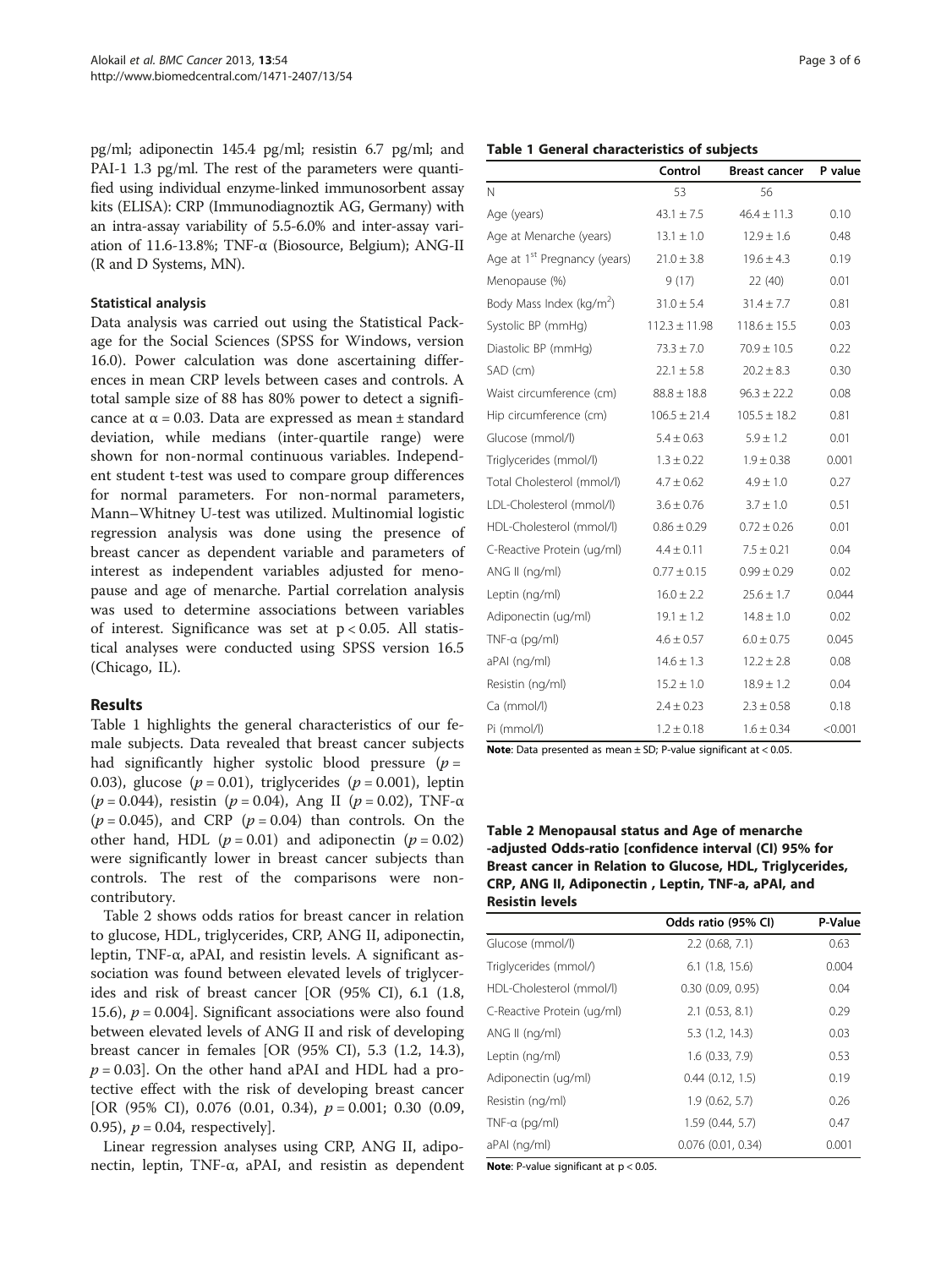|                                      | <b>CRP</b><br>All; Control;<br>Cases | ANG II<br>All; Control;<br>Cases | Leptin<br>All; Control;<br>Cases | Adiponectin<br>All; Control;<br>Cases | Resistin<br>All; Control;<br>Cases | $TNF-\alpha$<br>All; Control;<br>Cases | aPAI<br>All; Control;<br>Cases |
|--------------------------------------|--------------------------------------|----------------------------------|----------------------------------|---------------------------------------|------------------------------------|----------------------------------------|--------------------------------|
|                                      |                                      |                                  |                                  |                                       |                                    |                                        |                                |
| Age (years)                          |                                      |                                  |                                  |                                       |                                    |                                        |                                |
| BMI (kg/m <sup>2</sup> )             | 0.38**; NS; 0.52**                   |                                  | 0.32**; NS; 0.44**               |                                       |                                    |                                        |                                |
| Systolic BP (mmHg)                   |                                      |                                  |                                  |                                       |                                    |                                        | NS; NS; 0.36*                  |
| Diastolic BP (mmHq)                  |                                      |                                  |                                  |                                       |                                    |                                        | 0.25*; NS; NS                  |
| SAD (cm)                             |                                      |                                  |                                  |                                       |                                    |                                        |                                |
| Waist (cm)                           | 0.44**; NS; 0.48**                   |                                  | 0.23*; NS; NS                    | $-0.35***$ ; NS; $-0.45***$           |                                    |                                        |                                |
| Hips (cm)                            | NS; NS; 0.35*                        |                                  | 0.25*; NS; 0.44*                 |                                       |                                    |                                        |                                |
| Glucose (mmol/l)                     |                                      |                                  |                                  | NS; NS; -0.38*                        |                                    |                                        | 0.28*; NS; NS                  |
| <b>Total Cholesterol</b><br>(mmol/l) |                                      |                                  |                                  |                                       |                                    |                                        | $-0.28$ *; NS; NS              |
| Triglycerides (mmol/l)               |                                      |                                  |                                  | $-0.26$ *; NS; NS                     |                                    | 0.26*; NS; 0.28*                       |                                |
| HDL-Cholesterol<br>(mmol/l)          |                                      |                                  |                                  | 0.23*; NS; NS                         |                                    |                                        |                                |
| LDL-Cholesterol<br>(mmol/l)          | NS; 0.38*; NS                        |                                  |                                  |                                       |                                    |                                        | $-0.29**-0.31*$                |
| CRP (ug/ml)                          |                                      |                                  | 0.26*; NS; 0.40*                 | $-0.27$ *; -0.32*; NS                 | $-0.26$ *; NS; -0.32*              |                                        |                                |
| ANG II (ng/ml)                       |                                      |                                  |                                  |                                       |                                    |                                        | NS; 0.48**; NS                 |
| Leptin (ng/ml)                       | $0.26$ *; NS; 0.41*                  |                                  |                                  |                                       |                                    | 0.23*; NS; NS                          |                                |
| Adiponectin (ug/ml)                  | $-0.27$ *; NS; NS                    |                                  |                                  | NS; 0.28*; NS                         |                                    | NS; 0.34*; NS                          |                                |
| Resistin (ng/ml)                     | $-0.26$ *; NS; -0.32*                |                                  |                                  |                                       |                                    |                                        | NS; 0.45**; NS                 |
| TNF- $\alpha$ (pg/ml)                |                                      |                                  | $0.23$ *; 0.34*;                 | NS; NS; -0.38*                        |                                    |                                        | 0.44**; 0.45**; 0.58**         |
| aPAI (ng/ml)                         |                                      | NS; 0.48*; NS                    |                                  | NS; 0.37**; NS                        |                                    | $0.44***; 0.45***;$<br>$0.58***$       |                                |
| Ca (mmol/l)                          |                                      |                                  |                                  |                                       |                                    |                                        | $-0.61***$ ; NS; -0.75**       |
| Pi (mmol/l)                          |                                      |                                  |                                  |                                       | 0.36**; NS; NS                     |                                        |                                |

#### Table 3 Correlation analysis using CRP, ANG II, Adiponectin, Leptin, TNF-α, aPAI and Resistin as dependent variables in all subjects, controls and cases

Note: Only significant associations were presented; Values presented as coefficient R; Coefficients presented from left to right [All, Control, Cases]; NS - Not Significant; \* denotes significance at < 0.05 level; 88 denotes significance at < 0.001 level.

variables in all subjects, controls and cases are shown in Table 3. Data showed that CRP was positively associated with BMI ( $r = 0.38$ ,  $p = 0.001$ ), waist ( $r = 0.44$ ,  $p > 0.001$ ), leptin  $(r = 0.44, p > 0.001)$  and negatively associated with adiponectin ( $r = -0.27$ ,  $p = 0.02$ ) and resistin ( $r = -0.26$ ,  $p = 0.02$ ). Adiponectin was negatively associated with waist (r =  $-0.35$ , p = 0.001), triglycerides (r =  $-0.26$ , p = 0.01), and CRP ( $r = -0.27$ ,  $p = 0.02$ ) and positively associated with HDL ( $r = 0.23$ ,  $p = 0.03$ ). Leptin was positively associated with BMI ( $r = 0.32$ ,  $p = 0.006$ ), waist ( $r = 0.23$ ,  $p = 0.05$ ), hips (r = 0.25, p = 0.04), CRP (r = 0.26, p = 0.04), and TNF- $\alpha$  (r = 0.23, p = 0.05). TNF- $\alpha$  was positively associated with triglycerides  $(r = 0.26, p = 0.01)$ , leptin  $(r = 0.23, p = 0.05)$ , aPAI-1  $(r = 0.44, p < 0.01)$ . aPAI-1 was positively associated with diastolic BP  $(r = 0.25, p =$ 0.03), glucose (r = 0.28, p = 0.01), and TNF- $\alpha$  (r = 0.44, p < 0.001) and negatively associated with cholesterol  $(r = -0.28, p = 0.02)$ , LDL  $(r = -0.29, p = 0.008)$  and calcium ( $r = -0.61$ ,  $p < 0.001$ ). Resistin was positively associated with calcium  $(r = 0.36, p = 0.01)$  and negatively associated with CRP ( $r = -0.26$ ,  $p = 0.02$ ).

# **Discussion**

Obesity is an established risk factor for most hormonedependent cancers, including breast cancer. The pathology underlying this phenomenon may be related to the endocrine and metabolic profile of this state. In the present case–control study, our results indicate that metabolic changes among newly diagnosed breast cancer patients are consistent with a systemic stress response, possibly because of the presence and/or diagnosis of cancer activating the stress-system that, in turn, alters further the existing metabolic state to an environment conducive to tumor growth. It has been well established that stress, both acute and chronic induces a powerful cascade of immune, metabolic and inflammatory reactions [\[25\]](#page-5-0). On the other hand, we cannot exclude preexisting metabolic syndrome manifestations as a risk factor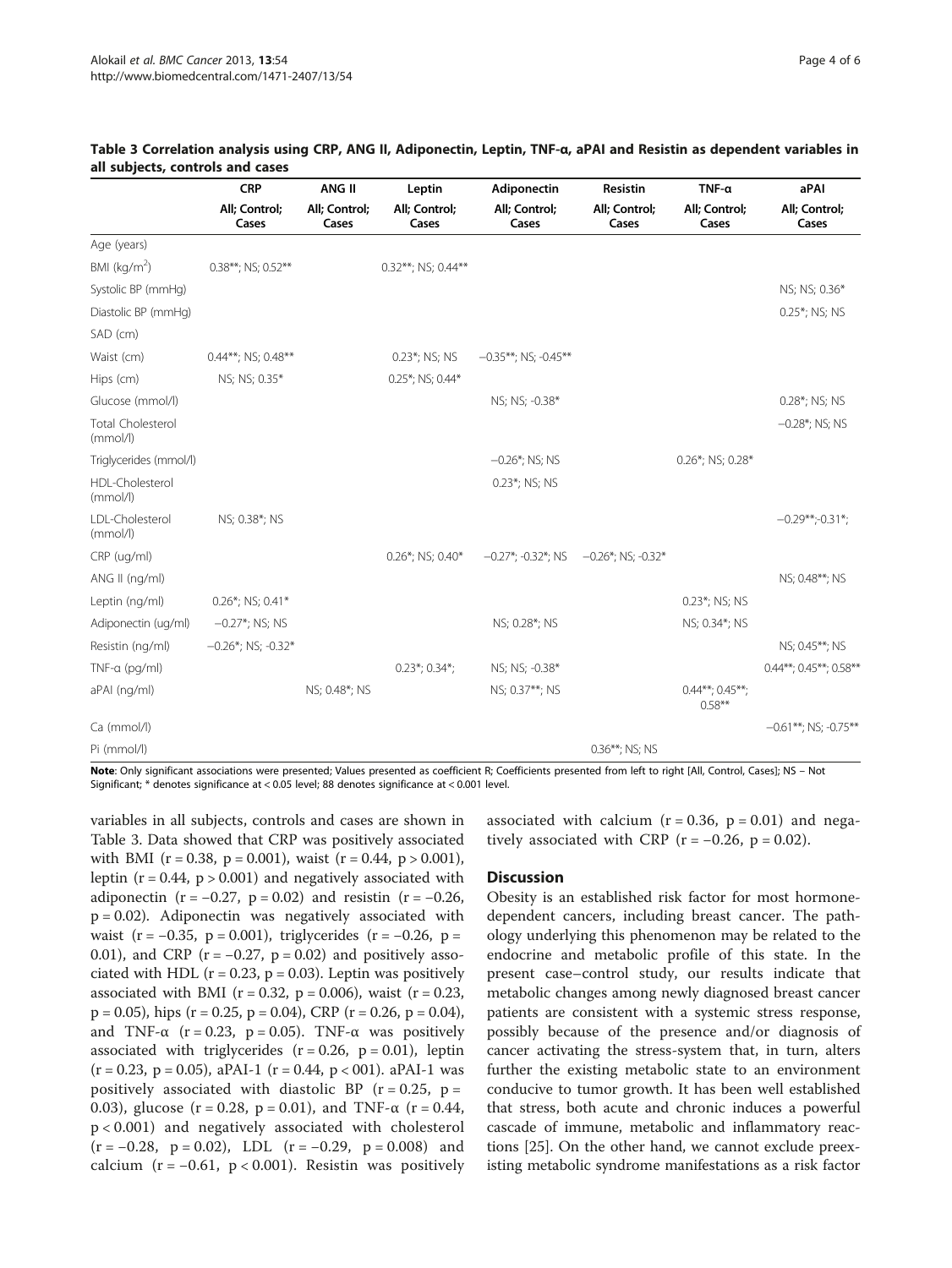for the development of breast cancer and the two explanations are not mutually exclusive.

Our current data suggest that there is a positive association between triglycerides and ANG II levels in patients newly diagnosed with breast cancer. ANG II is a biologically active peptide of the renin-angiotensin system (RAS) involved in blood pressure regulation, tissue remodeling and angiogenesis, as well as in vascular and inflammatory pathologies. Consequently, the major functions attributed to ANG II (inflammation, angiogenesis and migration) are also related to cancer progression [\[26-28\]](#page-5-0). We also showed that there is a negative association of ANG II with HDL and aPAI which were in agreement with previous studies [[29,30\]](#page-5-0). However, other studies reported a positive association between ANG II and breast cancer [\[31,32](#page-5-0)]. On the other hand, a very recent study involving more than 230,000 women (Swedish AMORIS Study) showed no association between HDL and breast cancer risk, while it demonstrated a weak protective association between circulating triglycerides and risk for breast cancer [\[33\]](#page-5-0).

Obesity is increasingly associated with postmenopausal breast cancer risk [\[34\]](#page-5-0), whereas, in premenopausal women there is an inverse relation between BMI and breast cancer risk [\[35,36](#page-5-0)]. We have previously demonstrated in our cross-sectional study that inflammatory biomarkers known to be elevated in breast cancer patients (IL-6 and CRP) are also increased in obese and insulin resistant pre-menopausal women [[37\]](#page-5-0). The present findings, therefore, confirm that inflammatory markers, specifically CRP and TNF-α are elevated in newly diagnosed patients with breast cancer.

Inflammation is associated with poor prognosis and decreased survival in many cancers. As obesity per se is considered a subclinical inflammation, the increased levels of TNF-α and CRP in breast cancer cases in the present study are consistent with stress-induced inflammation among newly diagnosed breast cancer patients. In addition, CRP was positively correlated with BMI and inversely with adiponectin levels, in agreement with previous reports [[22,23\]](#page-5-0). Thus, in obesity, the adipocytokines and in particular, adiponectin and the inflammatory mediators might exert an additive effect to positively impact breast cancer pathogenesis.

Our data showed significantly elevated mean level of serum glucose, diastolic blood pressure and reduced HDL in the breast cancer group. Previous studies reported that high fasting glucose levels were directly correlated with breast cancer both in pre-menopausal and postmenopausal women [[38,39](#page-5-0)]. In addition, reduced HDL-cholesterol and increased blood pressure contributed to increased risk for breast cancer [\[40,41](#page-5-0)]. Furthermore, low HDL-cholesterol, hypertension, and hyperglycemia have all been associated with breast cancer [\[38,40,42-44](#page-5-0)].

The authors acknowledge some limitations. The case– control cross-sectional design limits the findings to at best, suggestive. The small sample size might explain the failure to produce significant associations in parameters that were expected to associate with clinical variables. Furthermore several confounders were excluded such as family history of breast cancer and medications and as such the findings cannot be generalized. Despite these limitations, the present study is among the few to observe pathologic changes in the adipocytokine, metabolic and immune biomarkers among early diagnosed breast cancer patients. These changes may reflect an earlier risk or a stressful environment conducive to tumor growth and/or both.

# Conclusions

In conclusion, inflammatory and metabolic changes are apparent among patients with early breast cancer as evidenced by the strong positive link between CRP and BMI, the positive association between ANG II and triglycerides, the negative association between HDL and adiponectin, and the strong negative association between PAI-1 and HDL. These associations, independent of age and BMI, are consistent with stress-induced changes secondary to the early breast cancer and/or the psychologic impact of the diagnosis, might enhance tumorigenic activity and lead to a poorer prognosis if left ignored.

#### Competing interests

The authors declare no competing interests.

#### Authors' contributions

MSA and NMA conceived the study. AA, HMD, AAA and SY carried out data acquisition and interpretation. AMA and MSA analyzed the data and prepared the manuscript. SS and GPC drafted the revised and final version of the manuscript. All authors provided intellectual contributions to the manuscript and has read and approved the final version.

#### Acknowledgements

This study was generously funded by King Abdul Aziz City for Science and Technology (KACST), (project # AT-28-94) Riyadh, Saudi Arabia. The authors thank Mr. Benjamin Vinodson and Mr. SaimUlhaq for the statistical analyses of the data.

#### Author details

<sup>1</sup> Biomarkers Research Program, Biochemistry Department, College of Science, King Saud University, Riyadh 11451, Kingdom of Saudi Arabia (KSA). <sup>2</sup>Center of Excellence in Biotechnology, King Saud University, Riyadh 11451, KSA. <sup>3</sup>Department of Surgery, College of Medicine, King Saud University, Riyadh 11472, KSA. <sup>4</sup> Department of Biochemistry, National Research Centre, Cairo 12311, Egypt. <sup>5</sup>School of Biological Sciences, Life Science Building 85 University of Southampton, Southampton SO17 1BJ, UK. <sup>6</sup>First Department of Pediatrics, Athens University Medical School, Athens 11527, Greece. <sup>7</sup>Department of Biochemistry, College of Science, King Saud University, PO Box 2455, Riyadh 11451, Kingdom of Saudi Arabia.

#### Received: 8 September 2012 Accepted: 30 January 2013 Published: 4 February 2013